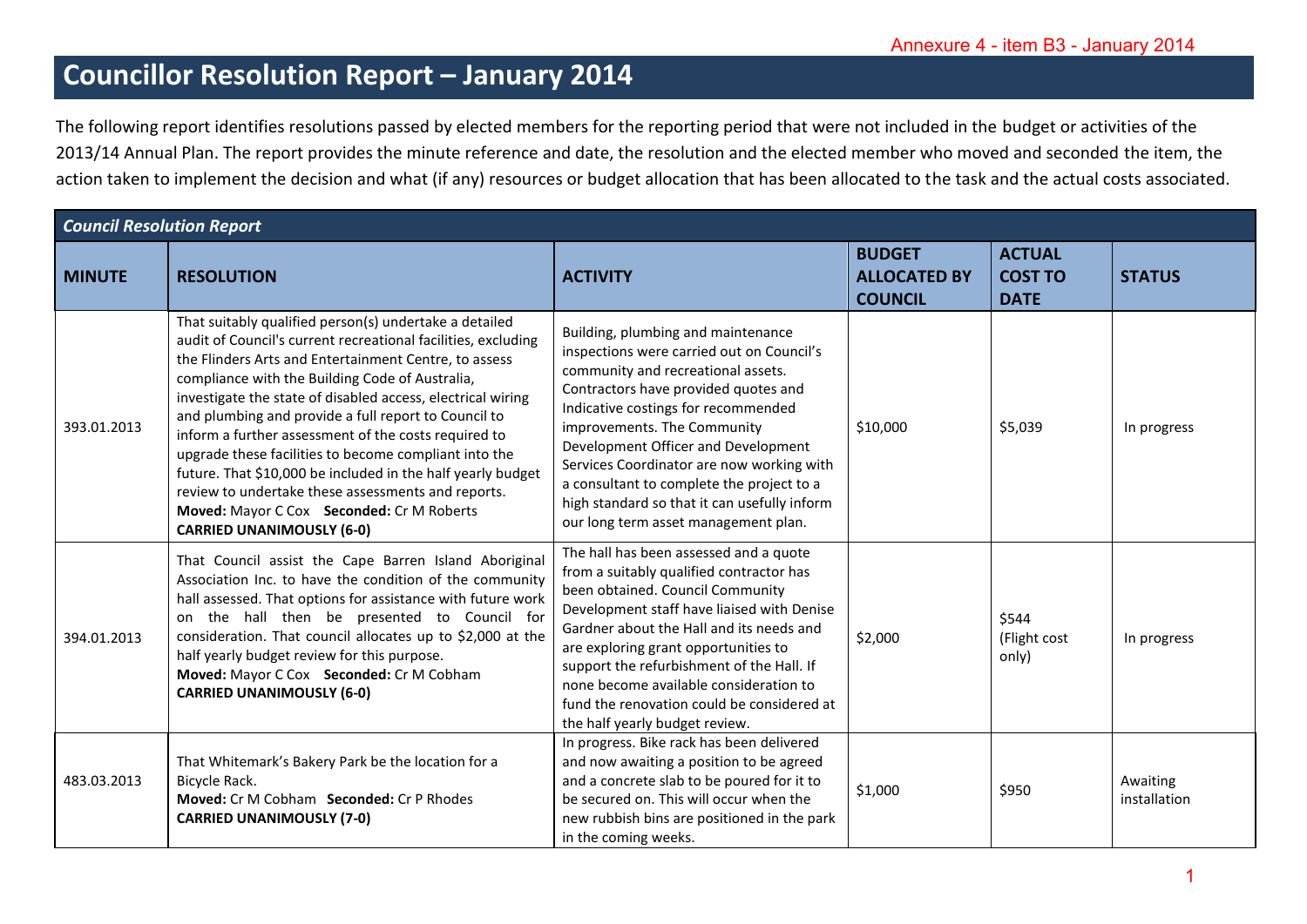| Annexure 4 - item B3 - January 2014 |                                                                                                                                                                                                                                                                                                                                                                                                                                                                                                                                                                                                                                     |                                                                                                                                                                                                                                                                                                                                                                                                                                                                                                                                                                  |                                                        |                                                |                                                                                                               |  |
|-------------------------------------|-------------------------------------------------------------------------------------------------------------------------------------------------------------------------------------------------------------------------------------------------------------------------------------------------------------------------------------------------------------------------------------------------------------------------------------------------------------------------------------------------------------------------------------------------------------------------------------------------------------------------------------|------------------------------------------------------------------------------------------------------------------------------------------------------------------------------------------------------------------------------------------------------------------------------------------------------------------------------------------------------------------------------------------------------------------------------------------------------------------------------------------------------------------------------------------------------------------|--------------------------------------------------------|------------------------------------------------|---------------------------------------------------------------------------------------------------------------|--|
| <b>Council Resolution Report</b>    |                                                                                                                                                                                                                                                                                                                                                                                                                                                                                                                                                                                                                                     |                                                                                                                                                                                                                                                                                                                                                                                                                                                                                                                                                                  |                                                        |                                                |                                                                                                               |  |
| <b>MINUTE</b>                       | <b>RESOLUTION</b>                                                                                                                                                                                                                                                                                                                                                                                                                                                                                                                                                                                                                   | <b>ACTIVITY</b>                                                                                                                                                                                                                                                                                                                                                                                                                                                                                                                                                  | <b>BUDGET</b><br><b>ALLOCATED BY</b><br><b>COUNCIL</b> | <b>ACTUAL</b><br><b>COST TO</b><br><b>DATE</b> | <b>STATUS</b>                                                                                                 |  |
| 484.03.2013                         | That Council agrees to the installation of a series of<br>Outdoor Exercise Stations (funded via a \$30,000 grant<br>from Healthy Islands Project) on the land leased by<br>Council and commonly known as the Whitemark<br>Foreshore. Additionally that Council provides "in-kind"<br>support i.e. site works and equipment installation to the<br>value of \$5000. This sum of money to come from<br>Council's Public Open Space fund.<br>Moved: Cr M Cobham<br>Seconded: Cr R Wise<br><b>CARRIED UNANIMOUSLY (7-0)</b>                                                                                                             | A site plan is being finalised and then a<br>development application and reserve<br>activity assessment will be completed and<br>submitted for consideration. During this<br>process a formal survey has been<br>undertaken of the foreshore and some<br>anomalies have become apparent in<br>relation to Council assets being situated<br>outside of the leased area. Crown Land<br>Services have now been approached to<br>seek the lease area be increased to include<br>these assets. The site plan is held in<br>abeyance until the lease area is extended. | \$5,000                                                | Staff time.                                    | In progress                                                                                                   |  |
| 485.03.2013                         | That Council re-directs the sum of \$10,000 from the<br>Whitemark Entry Project to the Whitemark Foreshore<br>Project and that the combined funds of \$20,000 be used<br>to purchase a suitable outdoor barbecue and replace the<br>existing "opera house" structure.<br>Council requests the General Manager seek quotes for the<br>demolition of the existing "Opera House" structure and<br>for the design and construction of a basic shelter and BBQ<br>for the site. These quotes are to be presented to Council<br>for formal consideration.<br>Moved: Mayor C Cox Seconded: Cr G Willis<br><b>CARRIED UNANIMOUSLY (7-0)</b> | As above.                                                                                                                                                                                                                                                                                                                                                                                                                                                                                                                                                        | \$30,000                                               | Staff time.                                    | In progress                                                                                                   |  |
| 560.06.2013                         | 1. That Council fund from reserves and to a maximum<br>amount of \$110,000, the work necessary to ensure<br>that the Emita Hall is weather and vermin proof and a<br>safe, useable community facility.<br>2. That Council obtain at least two quotes from builders<br>re the renovation/repair work that is required on the<br>Emita Hall.<br>3. The essential work required, as deemed by Council<br>staff together with the Emita Hall Committee, is as<br>follows :-<br>replace existing roof and guttering<br>a)<br>rewire the building as per electricians brief<br>b)                                                         | The Emita Hall Committee and staff<br>continue to work together closely on the<br>redevelopment of this community asset.<br>Disabled toilet has been delivered and paid<br>for. An assessment has been undertaken<br>and asbestos has been discovered in the<br>building that will be removed as a matter of<br>urgency.<br>A grant application was submitted by the<br>Community Development Officer to seek<br>funding for works on the Emita Hall but<br>with the change of government Council was                                                            | \$110,000                                              | $$5500 (+ statf)$<br>time)                     | Designs are being<br>finalised and a<br>development<br>application will be<br>forthcoming in the<br>new year. |  |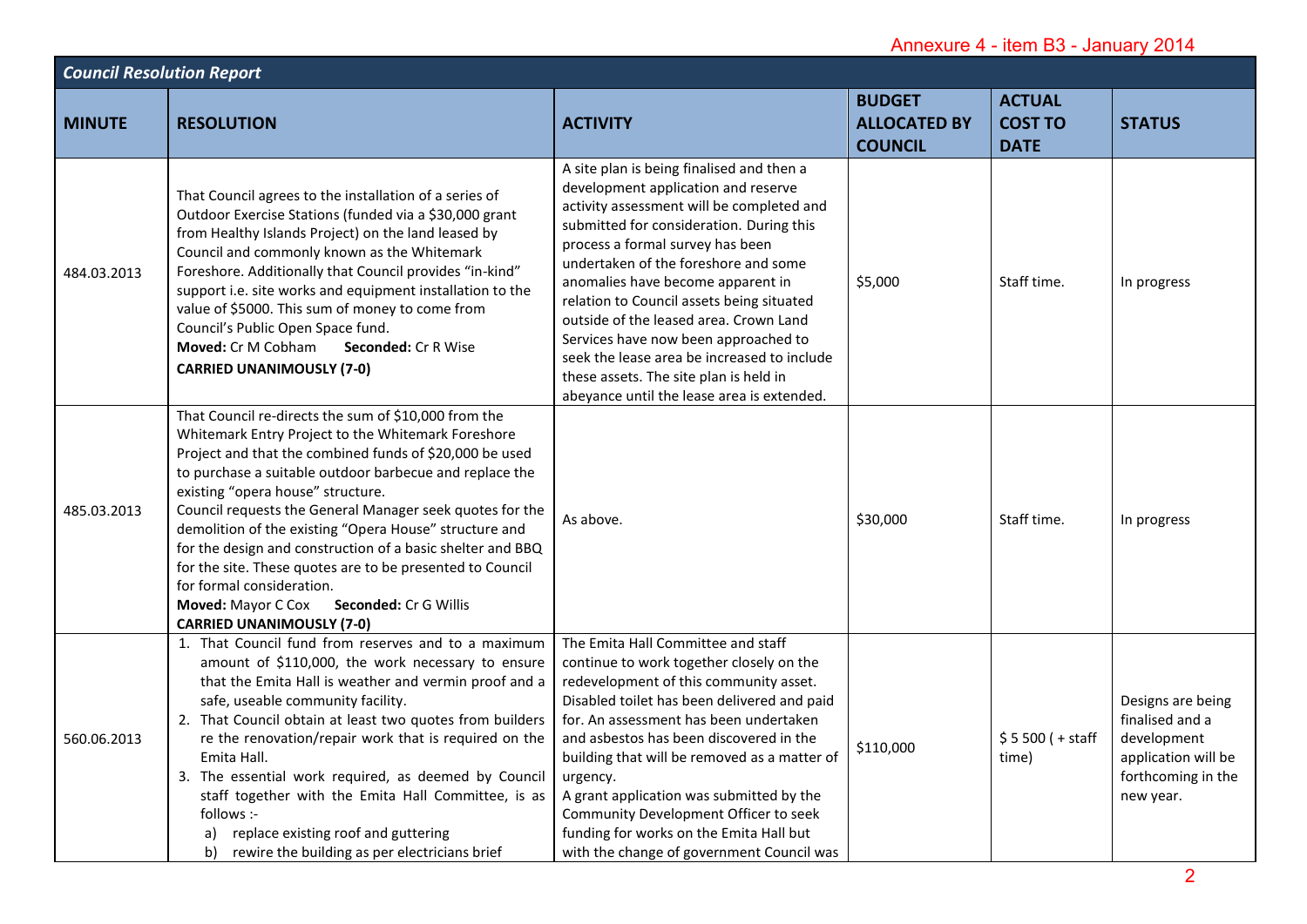| Annexure 4 - item B3 - January 2014 |                                                                                                                                                                                                                                                                                                                                                                                                                                                                                                                                                                                                                                                                                                                                      |                                                                                                                                                                                                                                       |                                                        |                                                |               |  |
|-------------------------------------|--------------------------------------------------------------------------------------------------------------------------------------------------------------------------------------------------------------------------------------------------------------------------------------------------------------------------------------------------------------------------------------------------------------------------------------------------------------------------------------------------------------------------------------------------------------------------------------------------------------------------------------------------------------------------------------------------------------------------------------|---------------------------------------------------------------------------------------------------------------------------------------------------------------------------------------------------------------------------------------|--------------------------------------------------------|------------------------------------------------|---------------|--|
| <b>Council Resolution Report</b>    |                                                                                                                                                                                                                                                                                                                                                                                                                                                                                                                                                                                                                                                                                                                                      |                                                                                                                                                                                                                                       |                                                        |                                                |               |  |
| <b>MINUTE</b>                       | <b>RESOLUTION</b>                                                                                                                                                                                                                                                                                                                                                                                                                                                                                                                                                                                                                                                                                                                    | <b>ACTIVITY</b>                                                                                                                                                                                                                       | <b>BUDGET</b><br><b>ALLOCATED BY</b><br><b>COUNCIL</b> | <b>ACTUAL</b><br><b>COST TO</b><br><b>DATE</b> | <b>STATUS</b> |  |
|                                     | ensure that the building is vermin-proof by re-<br>C)<br>cladding the exterior walls<br>provide the toilet facilities with disabled access<br>d)<br>4. Provide the services of Council's OH&S Risk<br>Management Officer to investigate, liaise and<br>undertake the necessary work to enable community<br>volunteers to assist, where practicable, in the work<br>required at the Emita Hall.<br>5. Provide the services of Council's Community<br>Development Staff to seek funding opportunities for<br>the work required to upgrade the Hall's kitchen<br>facilities to at least the minimum standard required<br>for food preparation/serving.<br>Moved: Cr M Cobham Seconded: Cr M Roberts<br><b>CARRIED UNANIMOUSLY (5-0)</b> | initially informed that all applications made<br>and the grant fund itself would no longer<br>be honoured. This advice has now been<br>reversed and we await formal notification<br>as to whether funding may well be<br>forthcoming. |                                                        |                                                |               |  |
| 677.10.2013                         | That Council acknowledge the work of community groups<br>and individuals who have to date raised funds towards<br>the purchase of a passenger lifter to be based with Sharp<br>Airlines at Essendon Airport and commits to exploring an<br>in principle ownership and management agreement for<br>the passenger lifter with Sharp Airlines in the coming<br>weeks. Once an in principle agreement has been reached<br>between the parties, a report is to be provided to Council<br>on the agreement and what further funds would be<br>required to finalise the purchase and delivery to the site.<br>Moved: Mayor C Cox<br><b>Seconded: Cr M Cobham</b><br><b>CARRIED UNANIMOUSLY (6-0)</b>                                        | The General Manager has contacted Sharp<br>Airlines and drafted a lease for the<br>passenger lifter. This has now been<br>provided to Sharp for their formal<br>consideration.                                                        |                                                        |                                                | In progress   |  |
| 687.11.2013                         | 1) That the Australia Day Committee be disbanded.<br>2) That the General Manager direct Council staff to<br>develop and deliver a BBQ on the Australia Day<br>weekend from the existing budget allocation for such<br>events.<br>Moved: Mayor C Cox<br>Seconded: Deputy Mayor D<br>Williams<br>CARRIED (6-1)                                                                                                                                                                                                                                                                                                                                                                                                                         | Australia Day Committee is disbanded and<br>staff are assessing options and liaising with<br>community groups on an event.                                                                                                            | <b>Existing budget</b><br>allocation.                  |                                                | In progress   |  |
| 691.11.2013                         | Council directs the General Manager to engage an                                                                                                                                                                                                                                                                                                                                                                                                                                                                                                                                                                                                                                                                                     | The General Manager has been in contact                                                                                                                                                                                               | \$5000                                                 |                                                | In progress   |  |
|                                     |                                                                                                                                                                                                                                                                                                                                                                                                                                                                                                                                                                                                                                                                                                                                      |                                                                                                                                                                                                                                       |                                                        |                                                | 3             |  |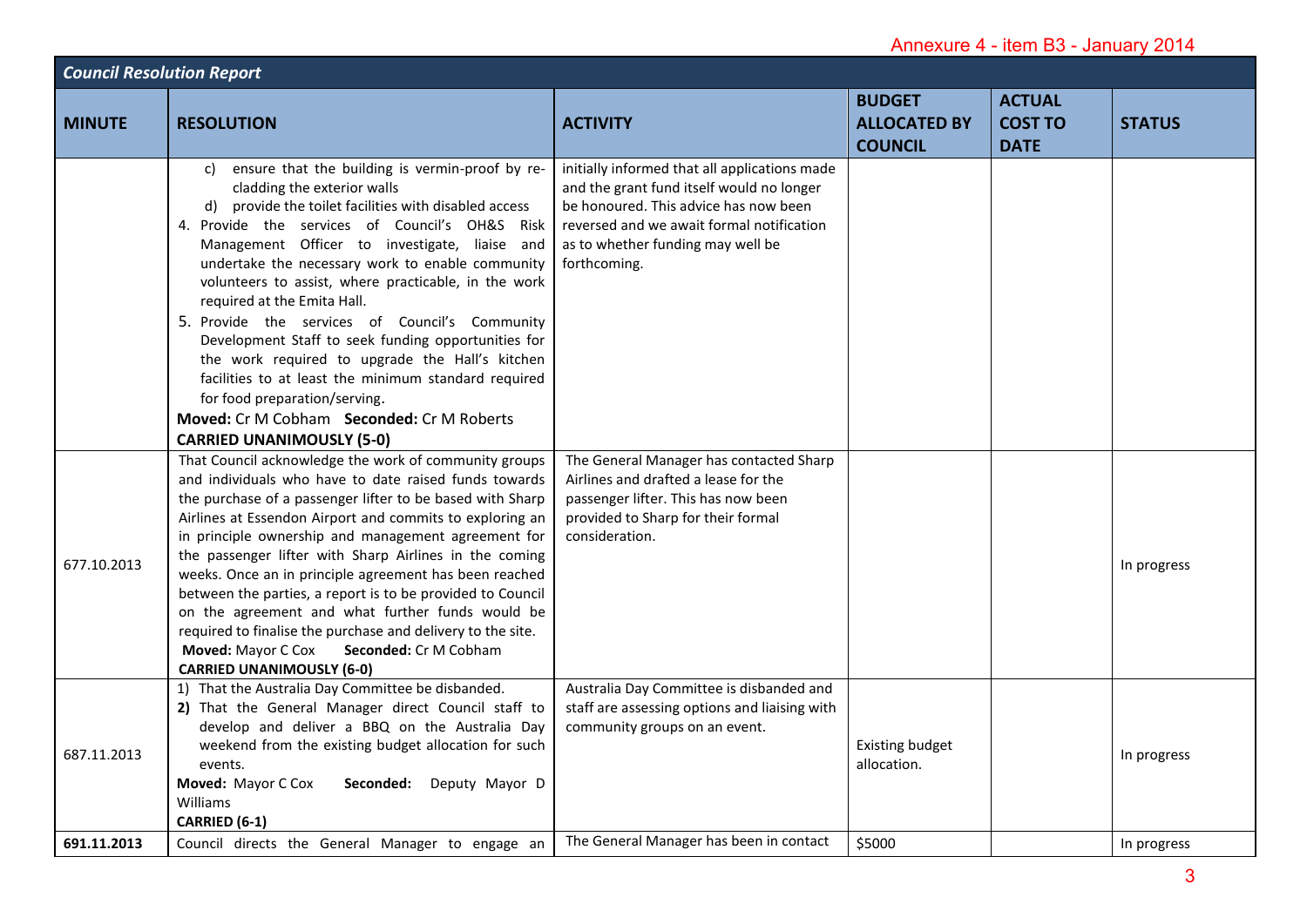| Annexure 4 - item B3 - January 2014 |                                                                                                                                                                                                                                                                                                                                                                                                                                                                                                                                                                                                                                                                                                                                                                                                                                                                                                                                                                                                                                                                                                                         |                                                                                                                                                                      |                                                        |                                                |               |
|-------------------------------------|-------------------------------------------------------------------------------------------------------------------------------------------------------------------------------------------------------------------------------------------------------------------------------------------------------------------------------------------------------------------------------------------------------------------------------------------------------------------------------------------------------------------------------------------------------------------------------------------------------------------------------------------------------------------------------------------------------------------------------------------------------------------------------------------------------------------------------------------------------------------------------------------------------------------------------------------------------------------------------------------------------------------------------------------------------------------------------------------------------------------------|----------------------------------------------------------------------------------------------------------------------------------------------------------------------|--------------------------------------------------------|------------------------------------------------|---------------|
| <b>Council Resolution Report</b>    |                                                                                                                                                                                                                                                                                                                                                                                                                                                                                                                                                                                                                                                                                                                                                                                                                                                                                                                                                                                                                                                                                                                         |                                                                                                                                                                      |                                                        |                                                |               |
| <b>MINUTE</b>                       | <b>RESOLUTION</b>                                                                                                                                                                                                                                                                                                                                                                                                                                                                                                                                                                                                                                                                                                                                                                                                                                                                                                                                                                                                                                                                                                       | <b>ACTIVITY</b>                                                                                                                                                      | <b>BUDGET</b><br><b>ALLOCATED BY</b><br><b>COUNCIL</b> | <b>ACTUAL</b><br><b>COST TO</b><br><b>DATE</b> | <b>STATUS</b> |
|                                     | Engineer with specific experience in footpath design and<br>disabled access to undertake a basic assessment of the<br>existing footpath network in Whitemark and provide a<br>series of recommendations for formal Council<br>consideration.<br>Seconded: Cr M Cobham<br><b>Moved: Cr M Roberts</b><br><b>CARRIED UNANIMOUSLY (7-0)</b>                                                                                                                                                                                                                                                                                                                                                                                                                                                                                                                                                                                                                                                                                                                                                                                 | with consultants with the requisite skills to<br>undertake the task. A decision will be<br>made on who to engage in the new year.                                    |                                                        |                                                |               |
| 692.11.2013                         | That the Mayor be authorised to sign the Memorandum<br>of Understanding (MOU) between Flinders Council and<br>the Parks & Wildlife Service, with amendment to the<br>Purpose by replacing "of the public BBQ areas" with<br>"Council's public BBQ facilities".<br>Moved: Cr P Rhodes<br>Seconded: Cr G Willis<br><b>CARRIED UNANIMOUSLY (7-0)</b>                                                                                                                                                                                                                                                                                                                                                                                                                                                                                                                                                                                                                                                                                                                                                                       | MOU has been signed by the Mayor and<br>been sent to Flinders Island Parks &<br>Wildlife Service Ranger for his signature.                                           |                                                        |                                                | In progress   |
| 693.11.2013                         | Council receives the Flinders Island Sports & RSL Club<br>Project Redevelopment Brief and supports, in principle,<br>the objectives of the club outlined in the brief provided to<br>Council as follows:<br>1. As a minimum requirement, the Club continues<br>to provide the same services to the community<br>as it currently provides relating to golf, bowls, a<br>venue for community functions and a base for<br>the Flinders Island RSL.<br>That the existing golf course is retained.<br>2.<br>3. That in the future the Club is not dependent on<br>voluntary labour for its annual and ongoing asset<br>maintenance and or any future capital works<br>projects.<br>Redevelopment could present an opportunity for<br>4.<br>a 'state of the art' recreational, community<br>facilities and housing hub that could position<br>Flinders Island at the forefront of the provision of<br>such facilities for isolated communities.<br>Council directs the General Manager to continue working<br>with the Flinders Island Sports & RSL Club to further<br>explore opportunities relating to the development of a | A formal letter has been sent to the Chair<br>of the Development Committee of the<br>Flinders Island Sports & RSL Club advising<br>of the decision taken by Council. |                                                        |                                                | In progress   |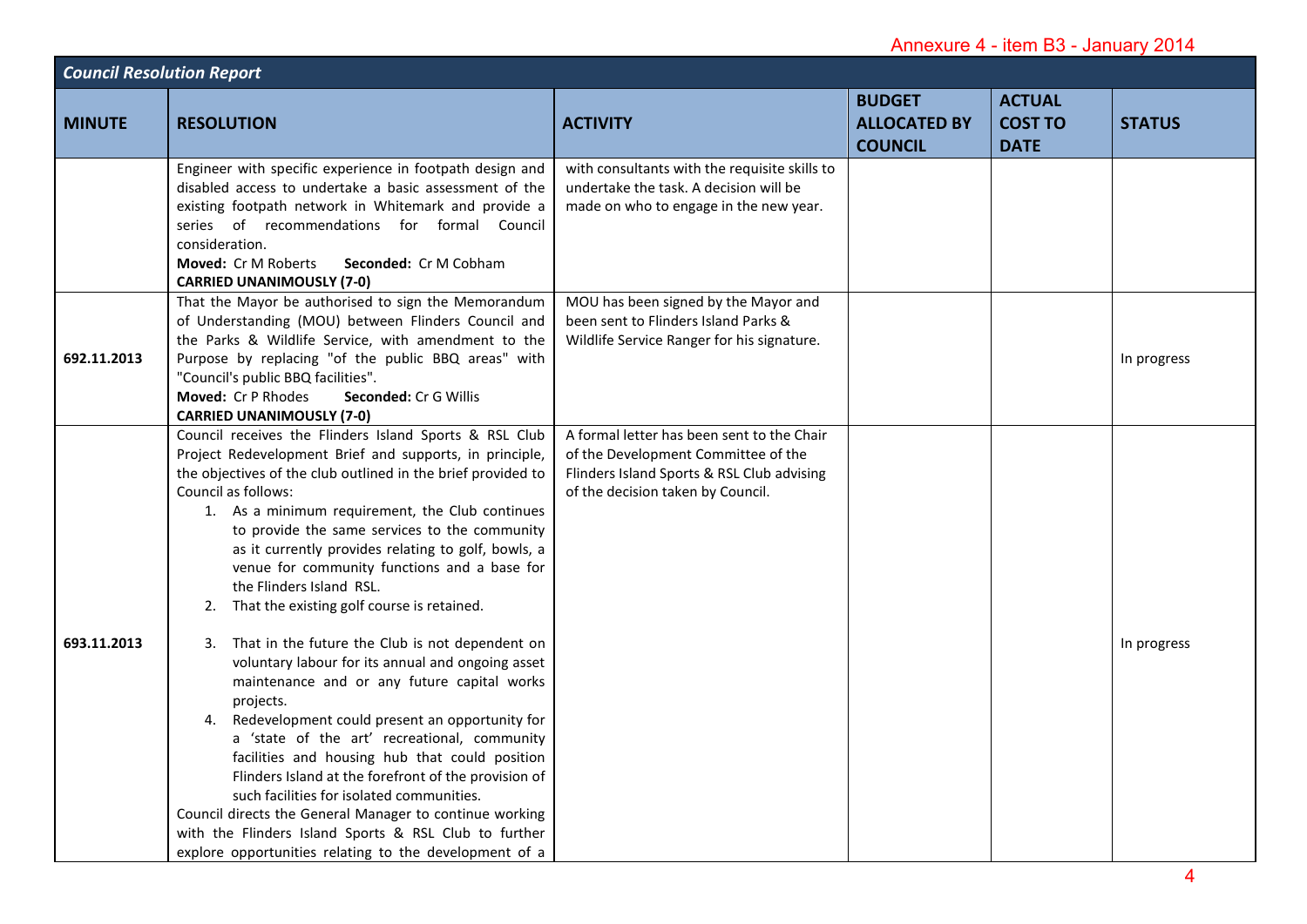| Annexure 4 - item B3 - January 2014 |                                                                                                                                                                                                                                                                                                                                                                                                                                                                                                                                                                                                                                        |                                                                                                     |                                                        |                                                |                |  |
|-------------------------------------|----------------------------------------------------------------------------------------------------------------------------------------------------------------------------------------------------------------------------------------------------------------------------------------------------------------------------------------------------------------------------------------------------------------------------------------------------------------------------------------------------------------------------------------------------------------------------------------------------------------------------------------|-----------------------------------------------------------------------------------------------------|--------------------------------------------------------|------------------------------------------------|----------------|--|
| <b>Council Resolution Report</b>    |                                                                                                                                                                                                                                                                                                                                                                                                                                                                                                                                                                                                                                        |                                                                                                     |                                                        |                                                |                |  |
| <b>MINUTE</b>                       | <b>RESOLUTION</b>                                                                                                                                                                                                                                                                                                                                                                                                                                                                                                                                                                                                                      | <b>ACTIVITY</b>                                                                                     | <b>BUDGET</b><br><b>ALLOCATED BY</b><br><b>COUNCIL</b> | <b>ACTUAL</b><br><b>COST TO</b><br><b>DATE</b> | <b>STATUS</b>  |  |
|                                     | recreational, community facilities and housing hub at the<br>site.<br>Moved: Deputy Mayor D Williams<br>Seconded: Cr M<br>Cobham<br><b>CARRIED UNANIMOUSLY (7-0)</b>                                                                                                                                                                                                                                                                                                                                                                                                                                                                   |                                                                                                     |                                                        |                                                |                |  |
| 694.11.2013                         | That Council rescinds the Private Tenancy Policy and<br>allows it to lay on the table for 28 days for public<br>comment.<br>Moved: Cr M Cobham Seconded: Deputy Mayor D<br>Williams<br>CARRIED (4-3)                                                                                                                                                                                                                                                                                                                                                                                                                                   | The policy was available for public<br>comment until 20 <sup>th</sup> December 2013.                |                                                        |                                                | Completed      |  |
| 707.12.2013                         | That Council engage with TasPorts to investigate if the<br>cost of distribution of fuel to Flinders Island can be<br>reduced and that Council allocates \$10,000 to such a<br>project at the half year budget review.<br>Moved: Mayor Carol Cox Seconded: Cr M Cobham<br>CARRIED (5-2)                                                                                                                                                                                                                                                                                                                                                 | No action until funds are allocated at the<br>half year budget review.                              |                                                        |                                                | Awaiting funds |  |
| 712.12.2013                         | That on successful conclusion of negotiations with Sharp<br>Airlines for the housing and operation of a lifter, Council<br>commits to the purchase of a passenger lifter for the<br>Essendon Airport and commits to funding the balance<br>required for the purchase and delivery to Essendon of up<br>to \$7,000.<br>Moved: Mayor Carol Cox Seconded: Cr R Wise<br><b>CARRIED UNANIMOUSLY (7-0)</b>                                                                                                                                                                                                                                   | A draft lease is with Sharp Airlines. If a<br>lease can be agreed then the purchase can<br>proceed. |                                                        |                                                | In progress    |  |
| 713.12.2013                         | 1. That Council expresses its grave concern and<br>opposition to the proposed Draft Ministerial Orders<br>under Section 70F, 84(2A) and 85B of the Local<br>Government Act 1993.<br>2. That the General Manager's summary as tabled at the<br>meeting be included in the submission to LGAT.<br>3. That Council writes to the Premier, the Minister for<br>Local Government and the relevant opposition<br>parliamentarians expressing our grave concerns. While<br>the Draft Orders may be best practice for larger<br>Councils, the cost of implementation and compliance<br>will be a significant burden on our financial and human | A letter has been written to the Premier<br>Lara Giddings regarding this.                           |                                                        |                                                | Completed      |  |